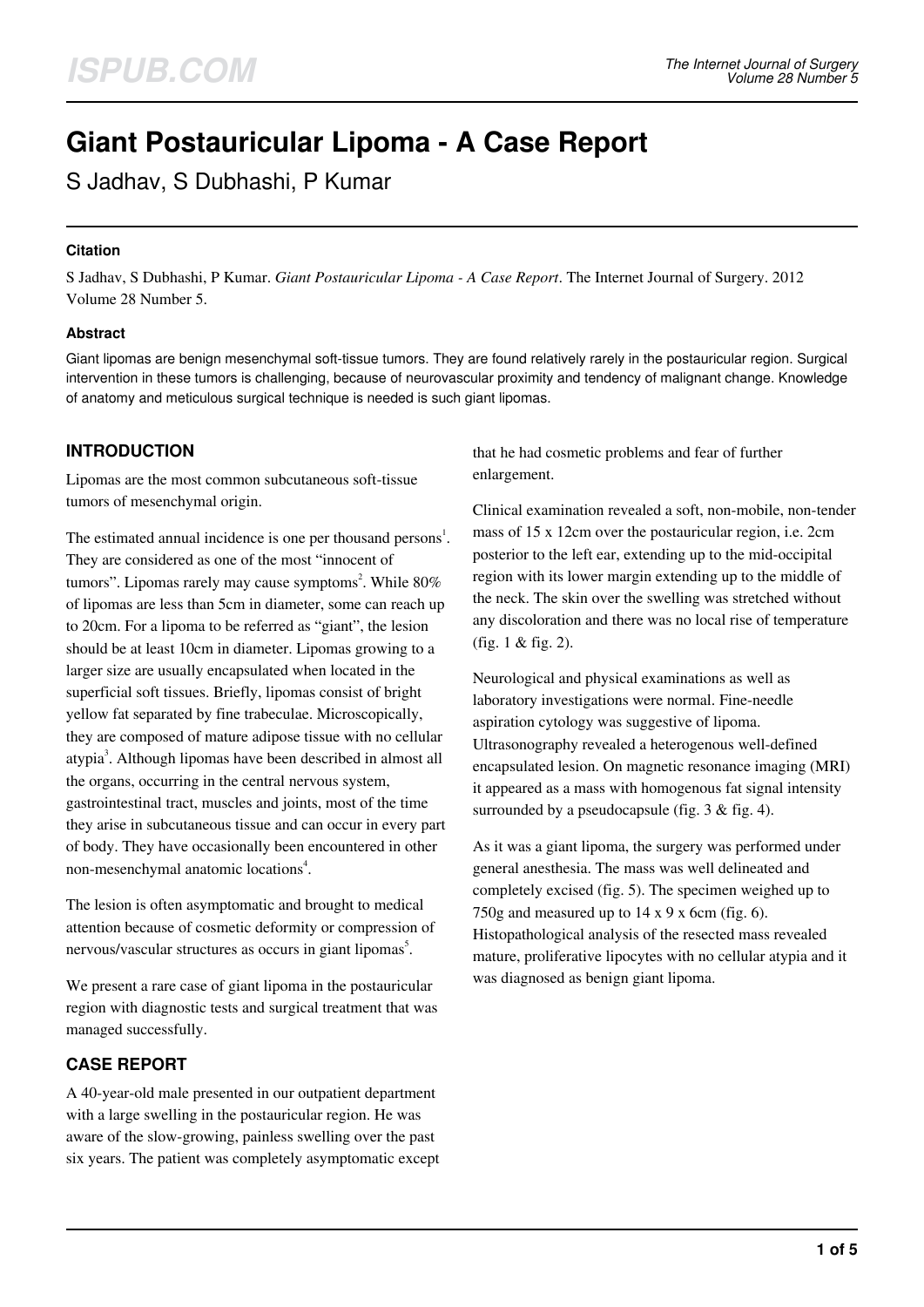# **Figure 1**

Fig. 1: Benign lipoma of the postauricular region



# **Figure 2**

Fig. 2 Benign lipoma of the post auricular region



# **Figure 3**

Fig. 3: Preoperative magnetic resonance imaging showing a large fatty mass in the postauricular region



# **Figure 4**

Fig. 4: Preoperative magnetic resonance imaging showing a large fatty mass in the postauricular region



# **Figure 5**

Fig. 5: Intraoperative image (excision)

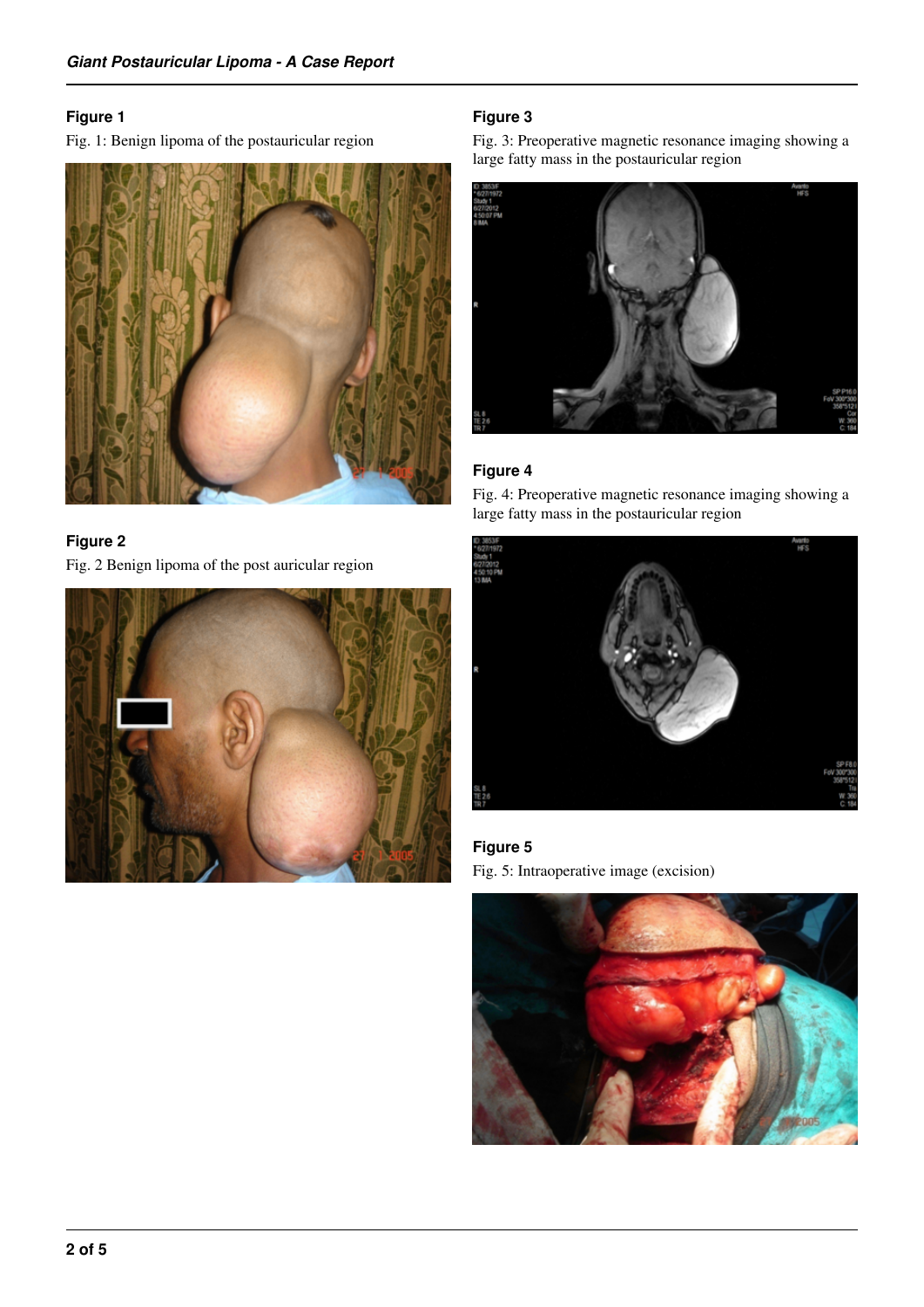### **Figure 6**

Fig. 6: Excised specimen



# **DISCUSSION**

Most lipomas are small, weighing only a few grams<sup>2</sup>. They are most frequent benign mesenchymal tumors with an estimated incidence of nearly 10%. A peak incidence of lipoma formation is noted in the fifth and sixth decade of life, and lipomas are more common in obese individuals<sup>7</sup>. There have been several reports of giant lipomas in the literature but the giant postauricular lipoma is a rare condition. They usually develop as well circumscribed encapsulated masses that have a doughy feel<sup>5</sup>. Benign fatty tumors may arise in any location in which fat is present, the majority occurring in the upper half of the body, particularly on the trunk, shoulder, posterior neck and axilla<sup>3</sup>. The occurrence on the head is relatively rare. Of those lipomas that occur in the head and neck region, the most common location is the posterior neck<sup>7</sup>.

The etiology of lipomas is unclear. They have been known to be sporadic, inherited, endocrine or dysmetabolic and genetic theories have been implicated. In recent years acute trauma has also been reported to be related to lipoma formation. They are believed to arise from primordial adipocytes, not from adult fat cells, therefore increasing in size as a patient accumulates adipose tissue, but not decreasing with weight loss. When located close to vital structures, giant lipomas may cause functional limitations on account of their excessive size and weight or lymphoedema, pain or nerve compression syndrome<sup>3</sup>.

Microscopically, the lesions show lobular growth of mature adipocytes with demarcated borders, a fibrous capsule and a central vacuole. Lipomas are classified into conventional lipomas, angiolipomas, fibrolipomas, spindle cell lipomas, pleomorphic lipomas, hibernomas, myelolipomas and atypical lipomas depending on their microscopic appearance. Lipomas are composed of physiologically distinct mature adipocytes; its lipids are not available for metabolic utilization. Conventional lipomas often show chromosomal rearrangements of 12q14-15, 6p and  $13q9^7$ .

They are associated with syndromes including hereditary multiple lipomatosis, Gardner's syndrome, Madelung's disease and Dercum's disease. The differential diagnoses include epidermal cysts, subcutaneous tumors, nodular fasciitis, liposarcomas, metastatic disease, erythema nodosum, nodular subcutaneous fat necrosis, vasculitic nodules, rheumatic nodules, sarcoidosis, infections and hematomas<sup>7</sup>.

On CT scans, lipomas have the typical characteristics of homogenous masses with few septations, a specific range of CT Hounsfield Unit (HU) values (usually between -50 and -150 HU), and they show no contrast enhancement. The margin of a lipoma is clearly defined by MRI as a "blackrim", enabling lipomas to be distinguished from the surrounding adipose tissue, a distinction that cannot be made from CT images<sup>6</sup>.

Recent rapid growth, size larger than 5cm and intramuscular location have all been reported to be risk factors for malignancy. MRI or biopsy are the two best options available. MRI scan is an excellent investigation for preoperative planning as it tells the details about the extent of tumor; also the homogeneous intensity of MRI indicates that the lesion is benign<sup>8</sup>. Proper management of gaint lipoma is open excision. Lipomas are usually well encapsulated allowing relatively straightforward complete removal. Some of the most common complications from surgical excision include hematoma, ecchymosis, infection, deformity, damage to adjacent structures, excessive scarring and fat embolus. Recurrence after excision occurs in less than 5% of cases. Other modalities have been reported, ranging from liposuction to steroid injection<sup>7</sup>. Finally, histopathology of specimen determines the possible need for further management<sup>5</sup>.

Johnson et al. advised that any soft-tissue tumor lump which is greater than 5cm should be considered as malignant until proved otherwise<sup>8</sup>. In our case, the size was much more than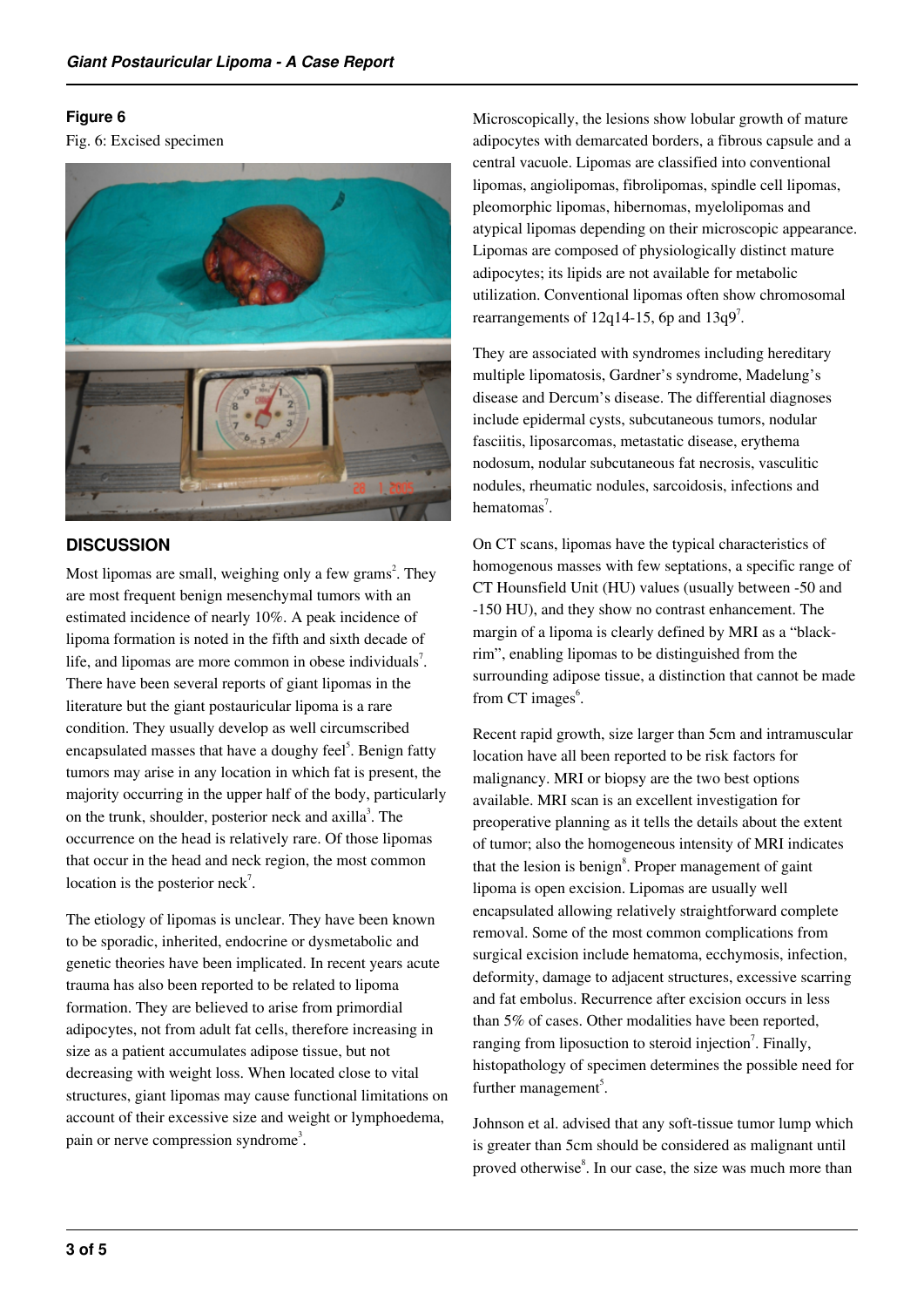5cm but histopathology revealed no evidence of any malignant change.

# **CONCLUSION**

Giant lipomas over the postauricular region are extremely rare. As they are occasionally capable of malignant behavior, MRI provides better information regarding tumor margin and further transformation to malignancy. Complete surgical excision is the treatment of choice.

### **References**

1. Skomorac R: A benign giant lipoma of the posterior neck. Medicinski Glasnik; 2006; 3: 2.

2. Vandeweyer E, Scagnol I: Axillary giant lipoma. Acta

Chir Belg; 2005; 105: 656-57. 3. Mazzocchi M, Onesti MG, Pasquini P, et al.: Giant fibrolipoma in the leg. Anticancer Research; 2006; 26: 3649-54. 4. Nigri G, Dente M, Valabrega S, et al.: Giant inframuscular lipoma disclosed 14 years after a blunt trauma. J Med Case Rep; 2008; 2: 318. 5. Allen B, Rader C, Babigian A: Giant lipomas of the upper extremity. Can J Plast Surg; 2007; 15(3): 141-4. 6. Verma S, Varma M, Kala S, Singh R: Giant lipoma of posterior neck with bleeding decubitus ulcer: a rare entity. J Cutan Aesthet Surg; 2010; 3: 119-21. 7. Medina CR, Schneider S, Mitra A, Spears J, Mitra A: Giant submental lipoma: case report and review of literature. Can J Plast Surg; 2007; 15: 219-22. 8. Kamath BJ, Kamath RK, Bhardwaj P, Shridhar, Sharma C: A giant lipoma in the hand - report of a rare case. Online J Health Allied Scs; 2006; 1: 6.